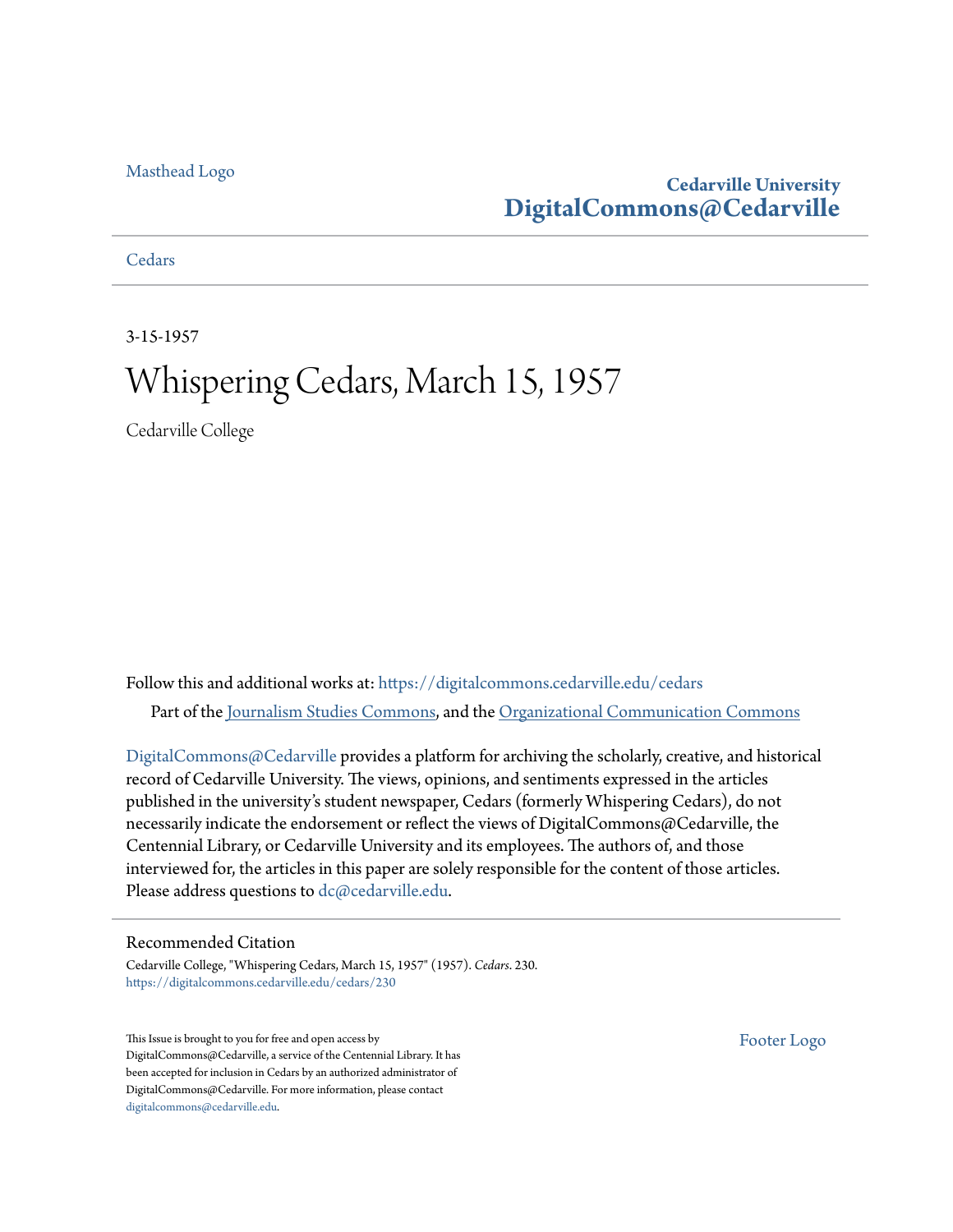# $G = C$  $E \cap R$ WHISPERIN

Friday, March 15, 1957 ISSUE II  $VOL$   $I$ 

THE LIBRARY

When we purchased this college, many books needed the faculty and student either classification or reclassification. At the beginning of this school year, about 5,000 books needed classification or reclassification and anthor, title and subject cards made. This is near completion.

This month, Mr.Wyland, college librarian.  $\cdot$  , the ... isaid that he and his student assistants, Alberta Graham, Ruth Smelser. Helen Stevens, and Kathy Stowers are almost ready to begin cataloging all the library cards. This task will be shortened by increased help.

Mr. Wyland has suggested that, in using the library students should (1) look in both the college and Greene County card cata- $\log s$ ; (2) look under the classification numbers, such as; 200's for Bible, 7801s for music, or more<br>specifically, 245 for hymnology; and (3) ask the librarian to help locate the book or the books desired.

. PUBLIC RELATIONS It is the desire of  $\mathcal{L}_{\rm{max}}$ body of Cedarville Ø61lege to acquaint outsiders with the what and why of our college. With this purpose in mind, Cedarville College is  $re$ cording a tape filled exclusively with Cedarville talent. This tape to be available for is young people's groups throughout the countryespecially those groups which are a part of the G. A. R. B. Fellowship. The tape opens <sub>is</sub> and  $\tilde{E}_{\rm{max}}$ closes with the Cedarville Chapel Choir singing the school song. Along with another anthem by the choir the tape features special music by both vocal trios and the brass trio.  $\Lambda$ s Shelpman narrates Roy throughout the presentation he binds the musical numbers in with testimonies from two of the students. President Jeremiah ends the tape with a

We pray that the tape . may be used for the Lord.

challenging message.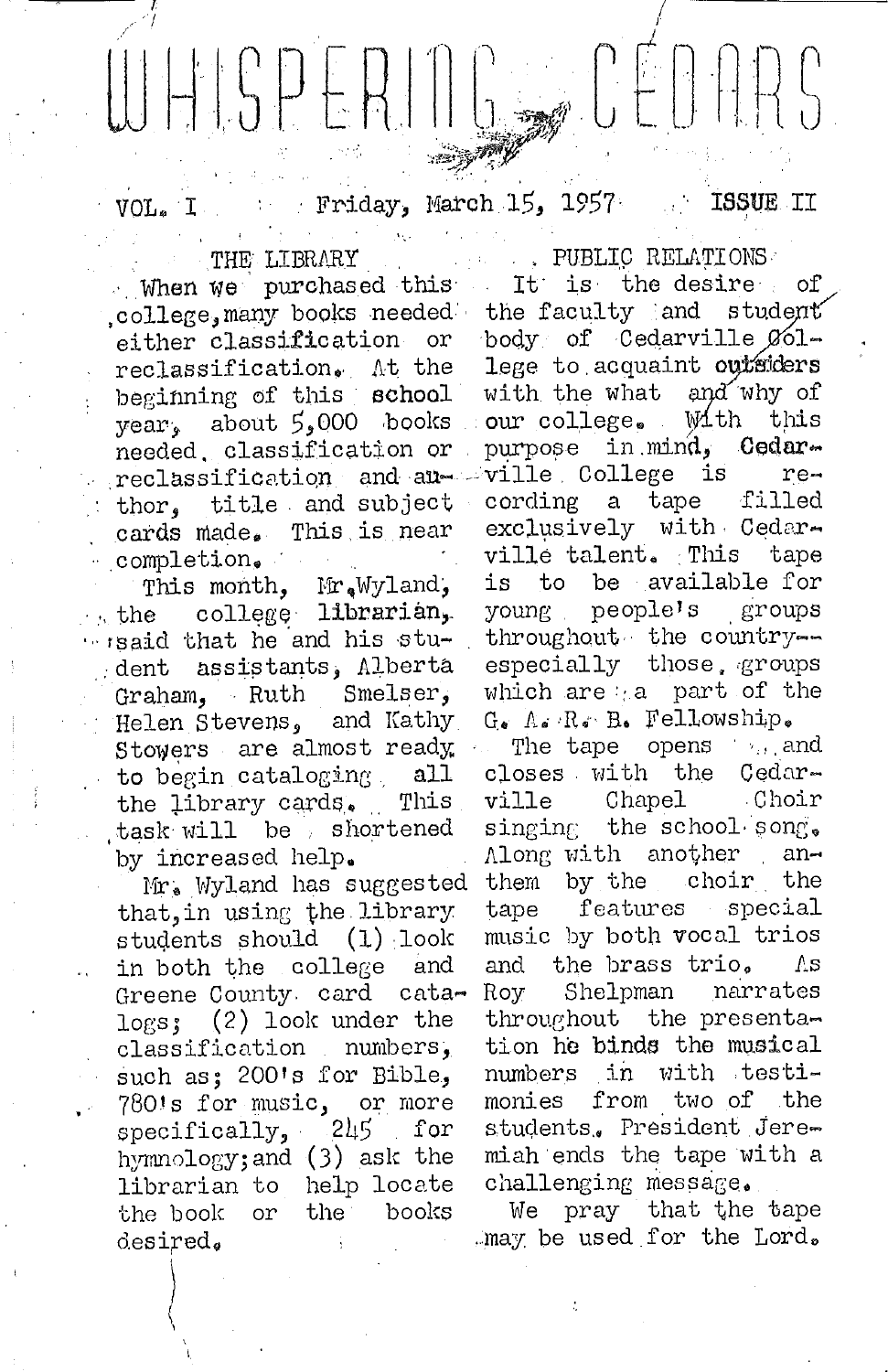#### **EDITORIAL**

ŧ

In recent days numerous civic groups hard considered the preblem of juve-√ ∵rhe nile literature. and pictures, language, " "comicabooks" plots in judged to be have been The morally degrading. evident concern for this. problem is justifiable and also profitable. These groups have decided to control by legislation the quality of available literature. However, the method of correcting the delusive. situation is actions remind me Their of a physician treating a patient with drugs for pain while never searching for the source οf the :  $\mathbb{R}^{\mathbb{Z}}$ pain.

ohoose their People reading material by the desires of their nature. someone reads If, then, filthy literature, it is because he has a filthy Therefore, if nature. these groups would desire to arrive at the root of the problem, they must see that mankind has a fallen, sinful nature, thirsting after evil.

The true corrective action is the preaching of the Gospel of grace by which men can partake of Divine Nature which will thirst after righteous $ness<sub>a</sub>$ 

Ý

#### -- Cliff Miller --

#### FANS AT WORK

As we go to games and sporting events, what kind of impression do we leave to those about us?

It is evident that some people don't hesitate to boo at referees, to heckle players on opposing teams, and in general, to make a nuisance of themselves.

Games are to be enjoyed and one can't do that and still get all worked up over what he thinks is an unfair decision. We can take time off from a hard day of work and study in order to go to a game and relax and have a good time $_{\bullet}$ .

Besides, what good does it do to boo the ref's? They will only become prejudiced against, our team if poor sportsmanship is constantly evident.

Let's put our Christian etiquette to work. Cheer heartily for your team. Be calm if you don't agree with the events of the evening. It pays off in more ways than one.

-Shirley Shirley-

#### STAFF

| Miss Kantzer                  | advisor  |
|-------------------------------|----------|
| Ruth Yost<br><b>Carl Carl</b> | editor   |
| Sandy Millikin                | ass't.ed |
| Paul Anderson                 |          |
| Eladio Bolanos                |          |
| Esther Chesebro               |          |
| Cliff Miller<br>$\sim 10$     |          |
| Tom Shelow                    |          |
| Shirley Shirley               |          |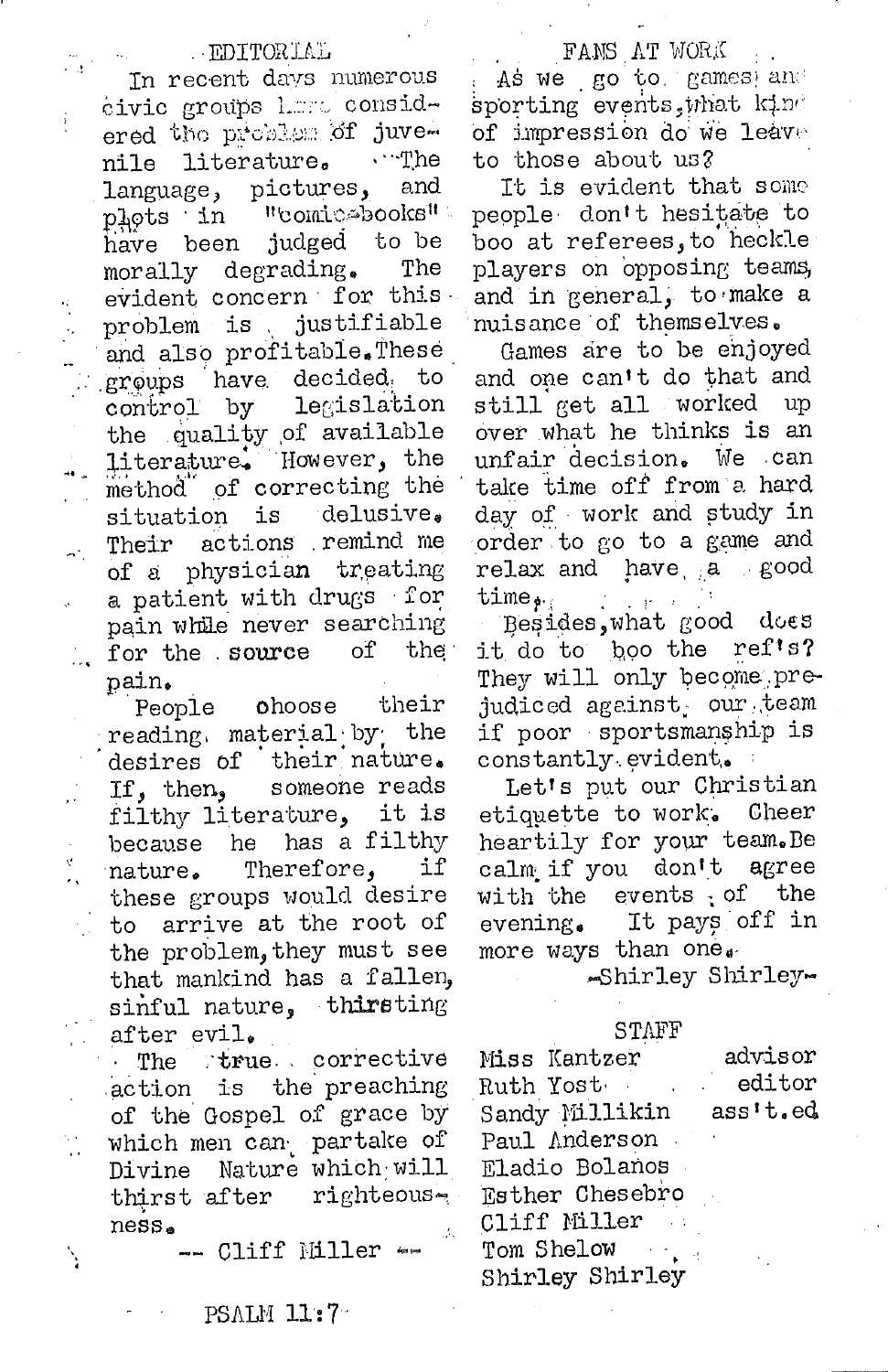SOCIAL ROBES

Last Friday evening the members of Alpha Chi and Gamma Chi went to Antioch Area Theater to attend the Gilbert and Sullivan operetta, "Patience". 1 . Our lit. societies were also active Tuesday and Wednesday of this past week as they went through the town and the surthrounding farm area distributing handbills advertising a scrap drive which took place Thursday money.  $\sim$  and Friday. The made by selling the scrap material will go into the treasury of the societies to be used for future projects.  $\mathcal{F}_{\text{max}}$ 

Tuesday evening the leaders of Boys Brigade of Grace Baptist Church  $\mathbf{r}$ sponsered a "Dads and Lads Banquet" in the colege dining hall.

CORRECTION: Jim Mosherts name should have been listed on the Deans Honor Roll last week.

### CHAPEL SCHEDULE

计可变

 $\Lambda_{\rm{m}}$ 

Monday -- Prayer Meetings Tuesday ---- Rev. Edward . Morrell., pastor, Bible Baptist Church, Bedford Ohio. Wednesday - Student Coun-

cil. Thursday & Friday -- Rev. Lloyd Button, pastor, Riverdale Baptist  $^{\rm 0}$ hurch, Flint, Michigan.

#### OM THE FLOULTY

What are the advantages disadvantages оf and being a dorm supervisor, Miss Fisher?

"I feel that there are more advantages than dis-.advantages to being a dorm supervisor. It is a real advantage in that I get to know the girls better and have more contact.with them. Seing around girls with so many different interests and capabilities makes life interesting. You more never know what is going to happen next. It is a real privilege to have the confidence of the girls and to counsel with them concerning their personal problems. to Of course life in a dorm has a more serious side as any of you would know if you lived, with 36 girls for any length of time. Trying to keep that many girls quiet during study can keep you hophours The only real disping. advantage, however, is the necessity for discipline. No one enjoys that task. But the Lord gives strength, understanding and love, and even this disadvantage can become experience with an  $\text{lasting value.}$ 

> Esther Chesebro \*\*\*\*\*

Do what you can, where you are, with what you have! i inge∢ i